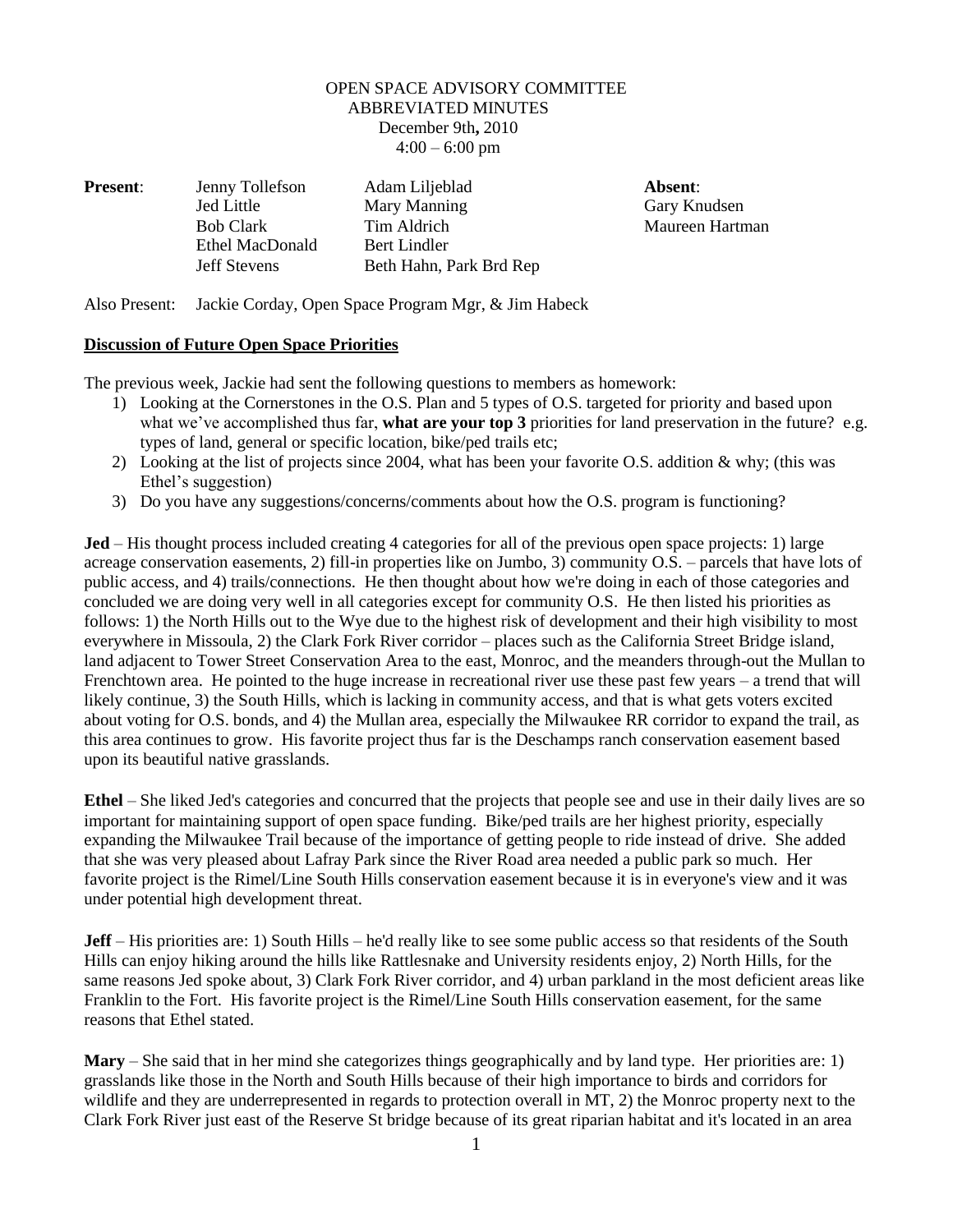that is deficient in parkland, and 3) lands that connect to other public lands for preserving large blocks of habitat and corridors. Her favorite project is McCauley Butte because it is such an iconic land form visible from so many places around Missoula and it would have been such a loss if developed.

**Bob** – He looked at the open space map to see what areas are really lacking parkland or protected open space and based his priorities upon that: 1) spending the \$385k balance of the 1995 Open Space Bond on buying city parkland where it's needed most in underserved neighborhoods (Jackie responded that she informed Council a couple years ago that it was a high priority to use the funds for parkland in Franklin to the Fort and has been working on trying to make that happen), 2) prime agricultural land that is good for growing food (verses ranchland as we are doing a good job of protecting ranchlands in the North & South Hills), and 3) more trails for biking because that serves so many people and results in less vehicle miles being driven. His favorite project thus far is the Deschamps ranch – he enjoyed being involved from start to finish and was impressed by condition of the land and the wildlife we saw on the fieldtrip.

**Adam** – His priorities are: 1) the Clark Fork River corridor west of Reserve St, 2) the North Hills for the reasons stated by others, 3) completing the Bicycle Commuter Network to increase non-motorized use, and 4) more parkland in the urban core for parks and community gardens. He agrees with Ethel that it is very important for citizens to have lots of public access in order to keep up support for open space funding. His favorite project is the Spooner Creek conservation easement. It's a really special place and he just loved the land and the what the family was trying to accomplish with permanent protection.

**Jenny** – Her priorities are: 1) Grass Valley due to the convergence of ag land, grasslands, wetlands, and the woody draws in the clay hills on the north and eastern edges of the valley and is subject to development pressure, 2) the North Hills – filling in the gaps, and 3) Lavalle Creek/Butler Creek Valley as it is a Cornerstone that we haven't been able to protect yet. Her favorite project is the South Hills because it allowed for the continuance of 3 ranching families, preserved many ecological values, and has tremendous scenic value to all of the city.

**Bert** – His highest priority is continued protection of more lands in the North Hills, a place that he is greatly attached to and has put an enormous amount of volunteer time into improving/protecting for the benefit of the North Hills elk herd. His favorite project is the Deschamps ranch because it is such a large intact parcel that has been so well managed (i.e. not overgrazed and weed controlled).

**Beth** – For her, ecosystem services, biodiversity, connecting large landscapes are top priorities, but she also realizes that access for passive recreation is important to get support for future funding. Her list is as follows: 1) riparian areas due to the largest diversity of birds, amphibians, & mammals that depend upon them, 2) Butler Creek for the same reasons Jenny mentioned, and 3) connecting the large landscapes for the same reasons as Mary had stated. Her favorite project is the Allied Waste conservation easement in the North Hills.

**Tim** – His priorities are: 1) agricultural lands because they are so important for so many values, including food, wildlife, clean water, preserving rural character/scenic views, 2) conservation lands such as riparian areas, wildlife habitat and corridors, and 3) trails for linking people to the places they need and want to go to. His favorite project is the Allied Waste conservation easement in the North Hills because of its large size that connected to City Open Space and for the future public access that will be available.

Moe and Gary were not present at the meeting, but they sent Jackie their answers via email:

**Moe** – Her priorities are: 1) agricultural land because this open space land type is very important to the overall vision, but not always valued for its open space values/character. This land type can offer much to the existing open space system (ecologically and economically) and add diversity to what we already have. Family owned ag lands and lands that can be used for community gardens would be good focus areas, 2) focus on location - keeping our eye focused on areas in the urban boundary that lack enough open space… making sure that open space is near and accessible to all sectors of our community, and 3) parklands in underserved neighborhoods. For my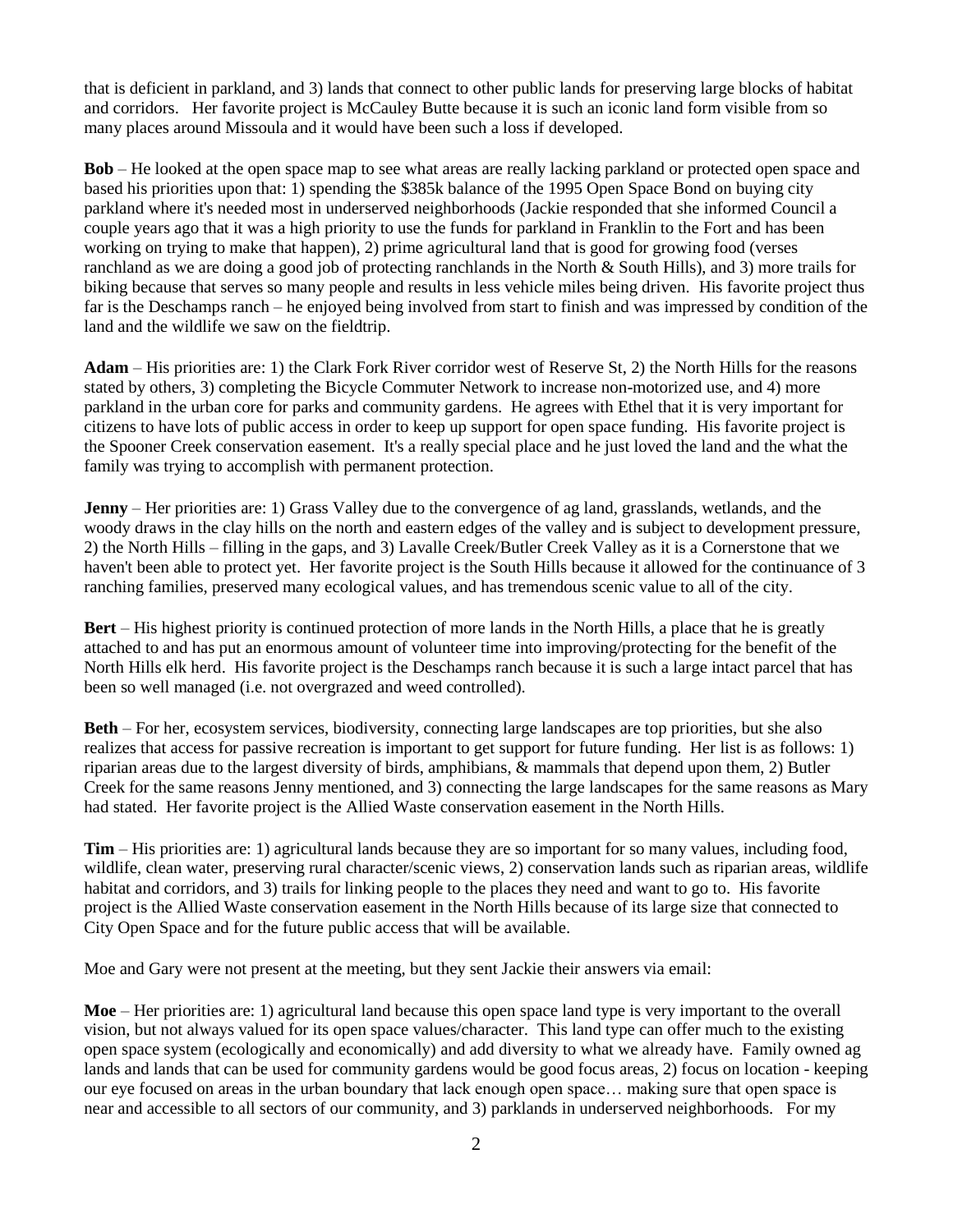favorite project, I am choosing one that I have been a part of since I have the background and history, Bonner Hill. Here's why:

- it's a piece of land with multiple natural resource and community values
- It is a part of a larger community/conservation vision for the Milltown Reservoir area.
- It is linked to education and culture. And the acquisition adds recreational opportunities (including a pedestrian trail link)
- It can add to community connection/revitalization in the future for a community that has already gone through too much recent transition (with the mill closing etc…)
- There is much passion in Bonner for maintaining this land as open space.

**Gary** - General Consideration - He would like to see a program focus being lands lying west of town. This area of the community will doubtlessly be a focal point for future land development and contains important habitat for a number of wildlife species. The general habitats of interest are the riparian areas (including woody draws) and adjoining grasslands, which are essential since these serve as foraging areas for everything from sparrows to raptors. Specific Areas for Consideration – He has strong interest in continuing to protect lands in the Grass Valley cornerstone. Bird surveys by Five Valleys Audubon show the area to be of critical importance to a wide range of avian species. He hopes that protection could include the Mastel, Deschamps and Lemm parcels. The Deschamps' property may receive protection as Montana Department of Highways mitigation lands. However, we should monitor that effort in case the mitigation designation falls through. Favorite Open Space Addition - In reality, there are two open space additions that he views with great favor: those involving the Line-Rimel-Hayden and Deschamps' lands. This is founded on the fact that they are very similar in nature and protect a number of resource values -- viewsheds, wildlife habitat and agricultural operations. If he had to choose but one it would be the Deschamps' addition. One reason for this stance is his interest in seeing program focus moving a bit more to the west of Missoula. The other reason is leverage - the fact that the Deschamps have made this commitment to resource protection, coupled with the recent Boyer easement further to the west, may engender similar interest by other landowners in the area.

## **Discussion of Program Issues**

Jim Habeck is worried about management of open space lands after acquisition for their conservation values as overuse is degrading some areas. OSAC acquires qualified lands and approves bond money expenditures . . . and then what? The lands are handed over to others to manage who have allowed public recreational use that seems too often to negate the "natural values" vision statements in the OS Plan, described on pages 28 and 29. He wondered if OSAC's role can go beyond just the acquisition process. Mary explained the history of the division between Park Board and OSAC and that it has now for many years been clearly delineated that Park Board is in charge of the management of parks and open space.

Jackie said Jim raised good points and that in an email to Jim about this topic she said she is reading the book "Metro Green – Connecting Open Space in North American Cities" by Donna Erickson, a former professor at University of Michigan who was raised in the North Hills on the Spurlock ranch (daughter of Harriet Spurlock). Here are some of the more salient quotes in relation to this topic:

―*Protecting and designing meaningful open space that enhances landscape ecology and human ecology is a tall order. The results must be ecologically sound, and they must be beneficial to people. That combination is difficult, partly because we have scant evidence on the effect of managed recreational use on habitat quality in urban contexts*.‖

―*Unfortunately, human access to natural sites, particularly through more active forms of recreation, often decreases environmental integrity. Human disturbance particularly compromises wildlife and their habitats. So the balance between providing human access to connected open spaces and protecting environmentally sound corridors is a thorny one*.‖